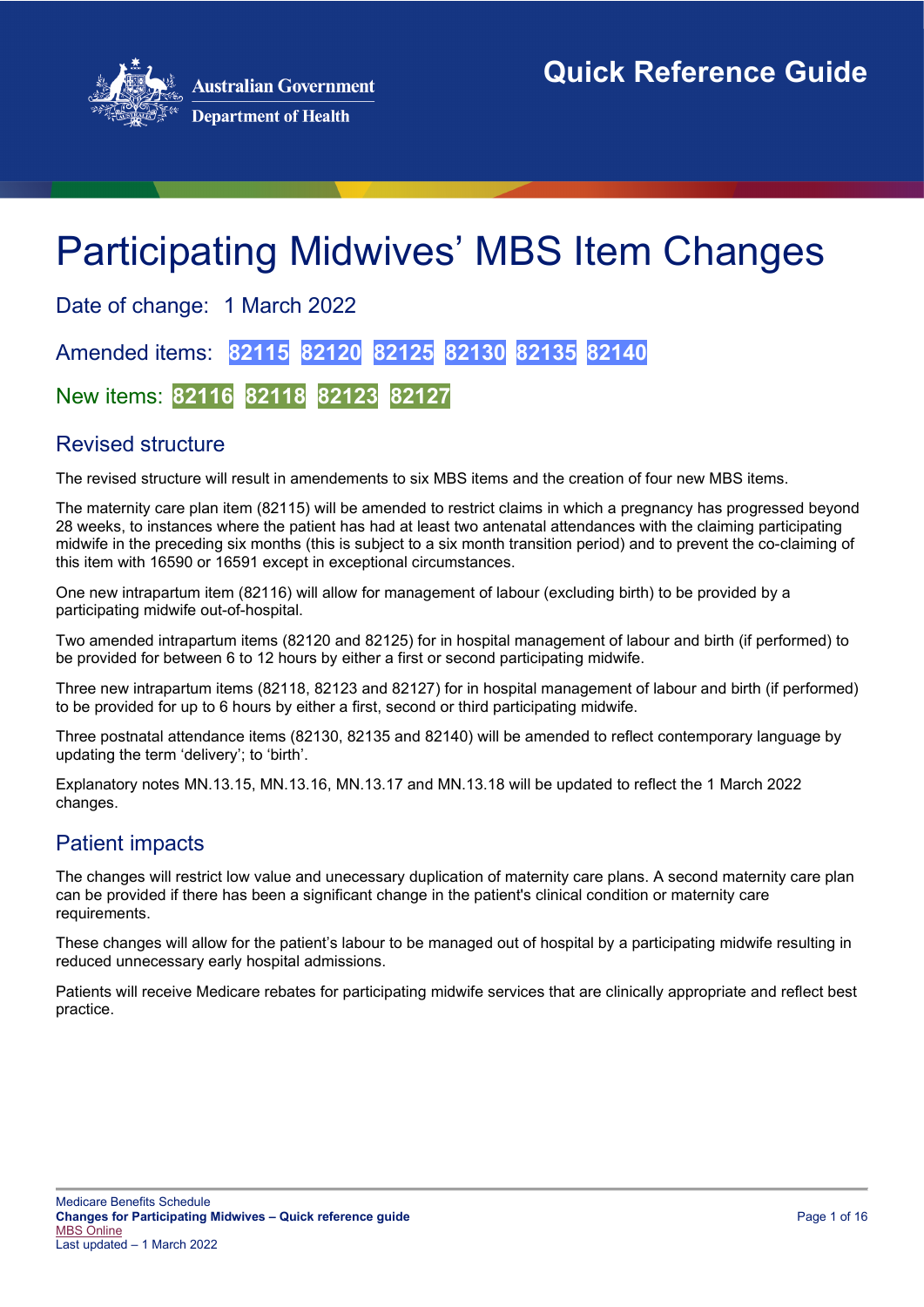

# **Department of Health**

# **Restrictions or requirements**

Item 82115 - Maternity care plan services

- The maternity care plan item (82115) will be amended to restrict claiming to instances in which the patient has had at least two antenatal attendances with the claiming participating midwife in the preceding six months and to prevent the co-claiming of this item with 16590 or 16591 except in exceptional circumstances.
- Exceptional circumstances are outlined in the Explanatory Note [MN.13.16.](http://www9.health.gov.au/mbs/fullDisplay.cfm?type=note&q=MN.13.16&qt=noteID&criteria=mn%2E13%2E16) An exceptional circumstance is where there has been a significant change to the patient's clinical condition or maternity care requirements.
- For claiming purposes, the exceptional circumstance requiring another maternity care plan needs to be recorded in the patient's notes, and "exceptional circumstance" notated when submitting the claim.
- The timeframe where the item can be claimed will be amended to where the patient's pregnancy has progressed beyond 28 weeks.
- From 1 March 2022, item 82115 will be amended to restrict claiming to instances in which the patient has had at least two antenatal attendances, with the claiming participating midwife, in the preceding six months.
- There will be a six month transition period for the restriction on the claiming participating midwife having at least two antenatal attendances in the preceding six months. This transition period acknowledges that in the six months prior to 1 March 2022 (before this requirement was legislated), participating midwives may not have had the required two antenatal visits with the patient to claim 82115 as at the time they were not aware of the upcoming requirement. The transition period will end on 1 September 2022.
- For example, if 82115 is provided on 1 April 2022 and only one antenatal attendance by the same participating midwife was provided in the past 6 months, then claiming item 82115 will still be permitted. If this same scenario occurs on 2 September 2022, then the claim would not be permitted.

#### Items 82116, 82118, 82120, 82125 and 82127 – Intrapartum services

- The restructure of the intrapartum items will allow for management of labour in and out of hospital..
- The in-hospital intrapartum items (82118 82127) will be claimable for the participating midwife's total attendance time managing the patient's labour. The time taken to conduct a patient handover to another participating midwife is counted towards the total attendance. Breaks taken to manage the participating midwife's fatigue are not counted towards the total claimable time, meaning the participating midwife can go on a break and then continue the attendance.
- The total attendance time for each participating midwife is to be documented in the patient notes.
- The new intrapartum item (82116) will allow for the management of labour to be provided by a participating midwife out-of-hospital. It will not provide benefits for home births or if the management of labour and birth is intended to be transferred to an obstetrician, medical practitioner or non-participating midwife.
- The intrapartum items are to be claimed by a participating midwife who provided the patient's antenatal care or is a member of a practice that has provided the patient's antenatal care.
- <span id="page-1-0"></span>• The intrapartum items will be claimable once for any pregnancy, with co-claiming restrictions outlined in the item descriptor.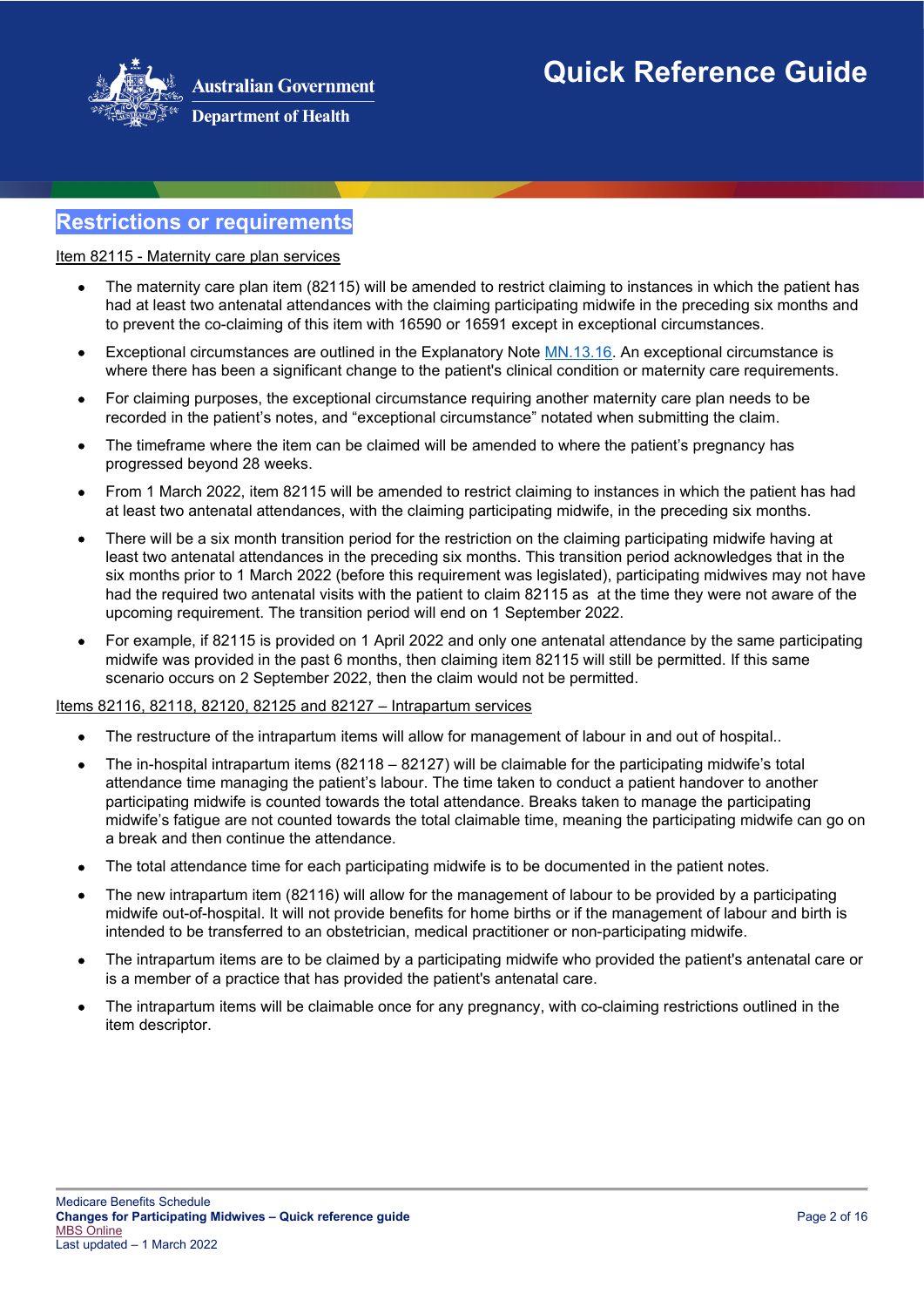

# **Billing requirements for in hospital intrapartum items**

- Items 82118 82127 are claimable from when the patient is admitted to hospital.
- Attendance time:
	- $\circ$  The total attendance time for these items is the period where the participating midwife is in exclusive attendance with the patient to manage their labour and birth (where performed).
	- $\circ$  The time taken to conduct a patient handover to another participating midwife is counted towards the total attendance.
	- $\circ$  Breaks taken to manage the participating midwife's fatigue are not counted towards the total claimable time.
	- $\circ$  The total attendance time for each participating midwife is to be documented in the patient notes.
- Medicare benefits are only payable for management of labour where the participating midwife undertaking the service has provided the patient's antenatal care or who is a member of a practice that provided the patient's antenatal care.
- It is not intended that these items are claimed routinely by participating midwives who do not intend to undertake the birth. For example, where the participating midwife, prior to the patient going into labour, has arranged for a medical practitioner to undertake the birth.
- Where a participating midwife has provided in hospital management of labour (with the intention of undertaking the birth) but is not present at the birth, Medicare benefits are payable where:
	- $\circ$  in order to manage the participating midwife's fatigue, care was transferred to another participating midwife for management of labour/birth; or
	- $\circ$  there was a clinical need to escalate care to an obstetrician or medical practitioner who provides obstetric services
- Intrapartum items 82116 to 82127 can only be claimed once per pregnancy.

# **Amended item 82115 – Maternity Care Plan**

**Overview:** The amendment to the maternity care plan item will ensure the provision of high-quality patient care based on the midwifery continuity of care model.

**Descriptor:** Professional attendance by a participating midwife, lasting at least 90 minutes, for assessment and preparation of a maternity care plan for a patient whose pregnancy has progressed beyond 28 weeks, where the participating midwife has had at least 2 antenatal attendances with the patient in the preceding 6 months, if:

- (a) the patient is not an admitted patient of a hospital; and
- (b) the participating midwife undertakes a comprehensive assessment of the patient; and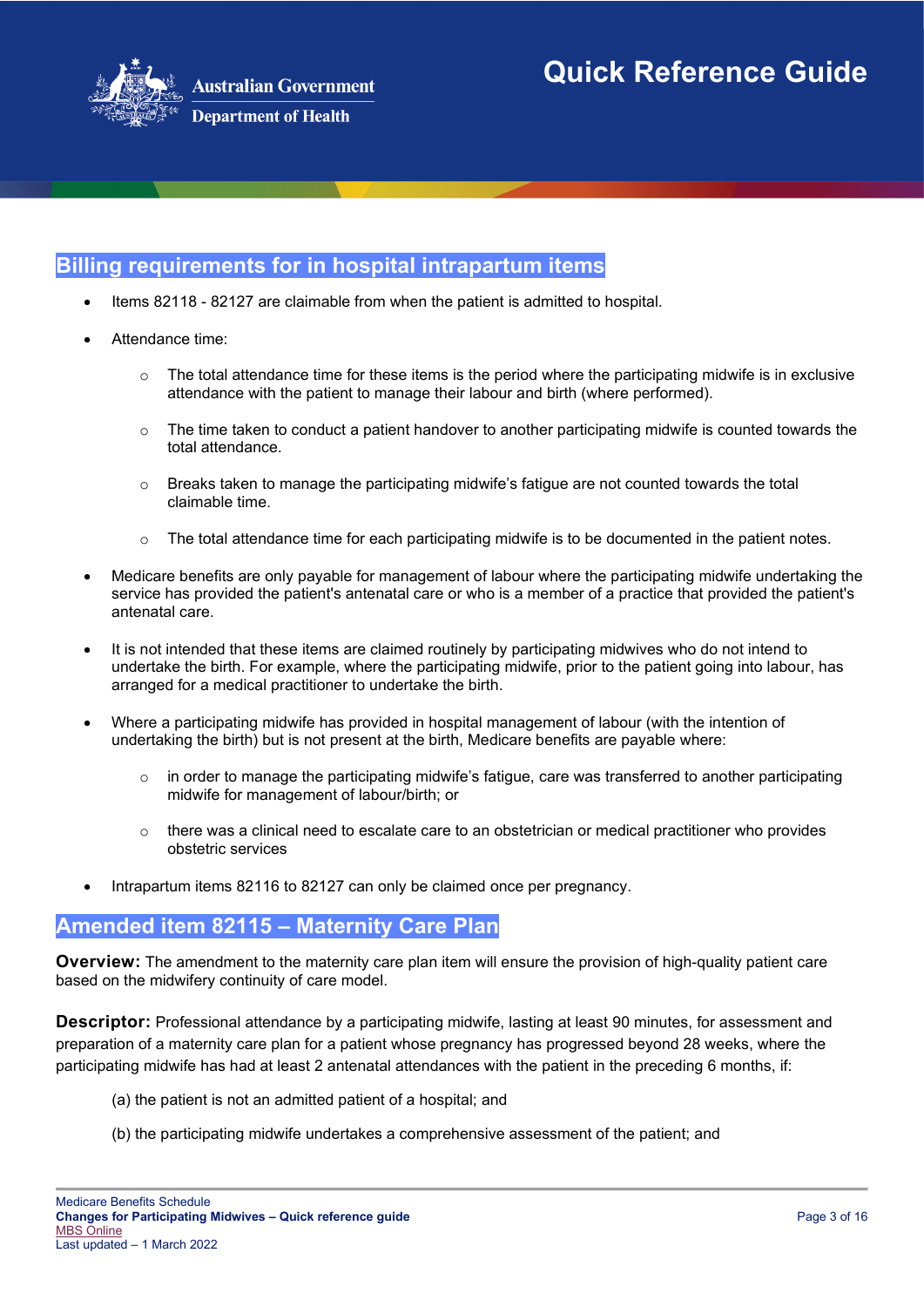



(c) the participating midwife develops a written maternity care plan that contains:

- (i) outcomes of the assessment; and
- (ii) details of agreed expectations for care during pregnancy, labour and birth; and
- (iii) details of any health problems or care needs; and
- (iv) details of collaborative arrangements that apply to the patient; and

(v) details of any medication taken by the patient during the pregnancy, and any additional medication that may be required by the patient; and

(vi) details of any referrals or requests for pathology services or diagnostic imaging services for the patient during the pregnancy, and any additional referrals or requests that may be required for the patient; and

- (d) the maternity care plan is explained and agreed with the patient; and
- (e) the fee does not include any amount for the management of labour and birth;

(Includes any antenatal attendance provided on the same occasion)

Payable only once for any pregnancy.

This item cannot be claimed if items 16590 or 16591 have previously been claimed during a single pregnancy, except in exceptional circumstances.

**Billing requirement:** The provider who prepares the care plan should intend to remain the primary health care provider for the remainder of the pregnancy. This item cannot be claimed if items 16590 or 16591 have previously been claimed during a single pregnancy except in exceptional circumstances where there has been a significant change to the patient's clinical condition or maternity care requirements. Where a service is provided in exceptional circumstances, for claiming purposes, the exceptional circumstance requiring another maternity care plan needs to be recorded in the patient's notes, and "exceptional circumstance" notated when submitting the claim. From the 1 March 2022, a six-month transition period will be applicable for the requirement that the claiming participating midwife has had two antenatal attendances in the preceding six months.

**MBS fee:** \$331.90 (no change)

**Benefit:** 85% = \$282.15

## **Private Health Insurance Classification**

**Clinical Category:** Pregnancy and birth (no change)

**Procedure Type:** Type C (no change)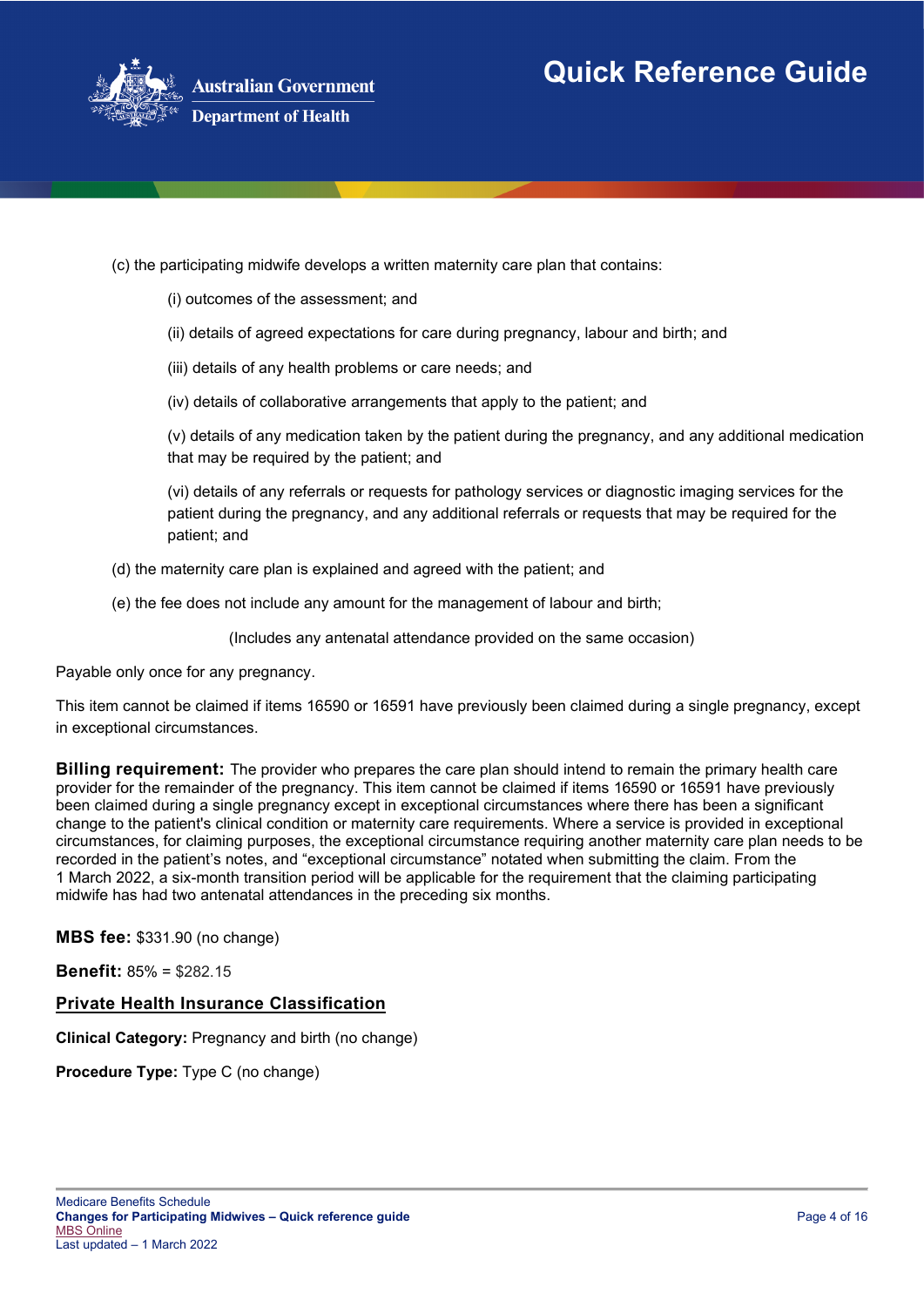

# **New item 82116 – Management of labour out of hospital**

**Overview:** One new intrapartum item that allows for management of labour to be provided by a participating midwife out-of-hospital.

**Descriptor:** Management of labour for up to 6 hours, not including birth, at a place other than a hospital if:

- (a) the attendance is by the participating midwife who:
	- (i) provided the patient's antenatal care; or
	- (ii) is a member of a practice that has provided the patient's antenatal care; and
- (b) the total attendance time is documented in the patient notes.

This item does not apply if birth is performed during the attendance.

Only claimable once per pregnancy.

**Billing requirement:** The stipulation that the item is not claimable if a birth is performed during the attendance is to ensure that MBS benefits are not payable for home births. It is not intended to override best practice or the participating midwife's clinical judgment where an unexpected home birth occurs. This item is not claimable if the management of labour and birth is intended to be transferred to an obstetrician, medical practitioner or nonparticipating midwife. The total attendance time is to be documented in the patient notes.

**MBS fee:** \$783.85

**Benefit:** 85% = \$695.95

## **Private Health Insurance Classification**

**Clinical Category:** Pregnancy and birth

**Procedure Type:** Type C

# **New item 82118 – Management of labour in hospital, up to 6 hours by the first participating midwife**

**Overview:** The new intrapartum item is part of a restructure that encourages best practice and allows participating midwives to better manage their fatigue.

**Descriptor:** Management of labour for up to 6 hours total attendance, including birth where performed or attendance and immediate post-birth care at an elective caesarean section if:

- (a) the patient is an admitted patient of a hospital; and
- (b) the attendance is by the first participating midwife who:
	- (i) assisted or provided the patient's antenatal care; or
	- (ii) is a member of a practice that has provided the patient's antenatal care; and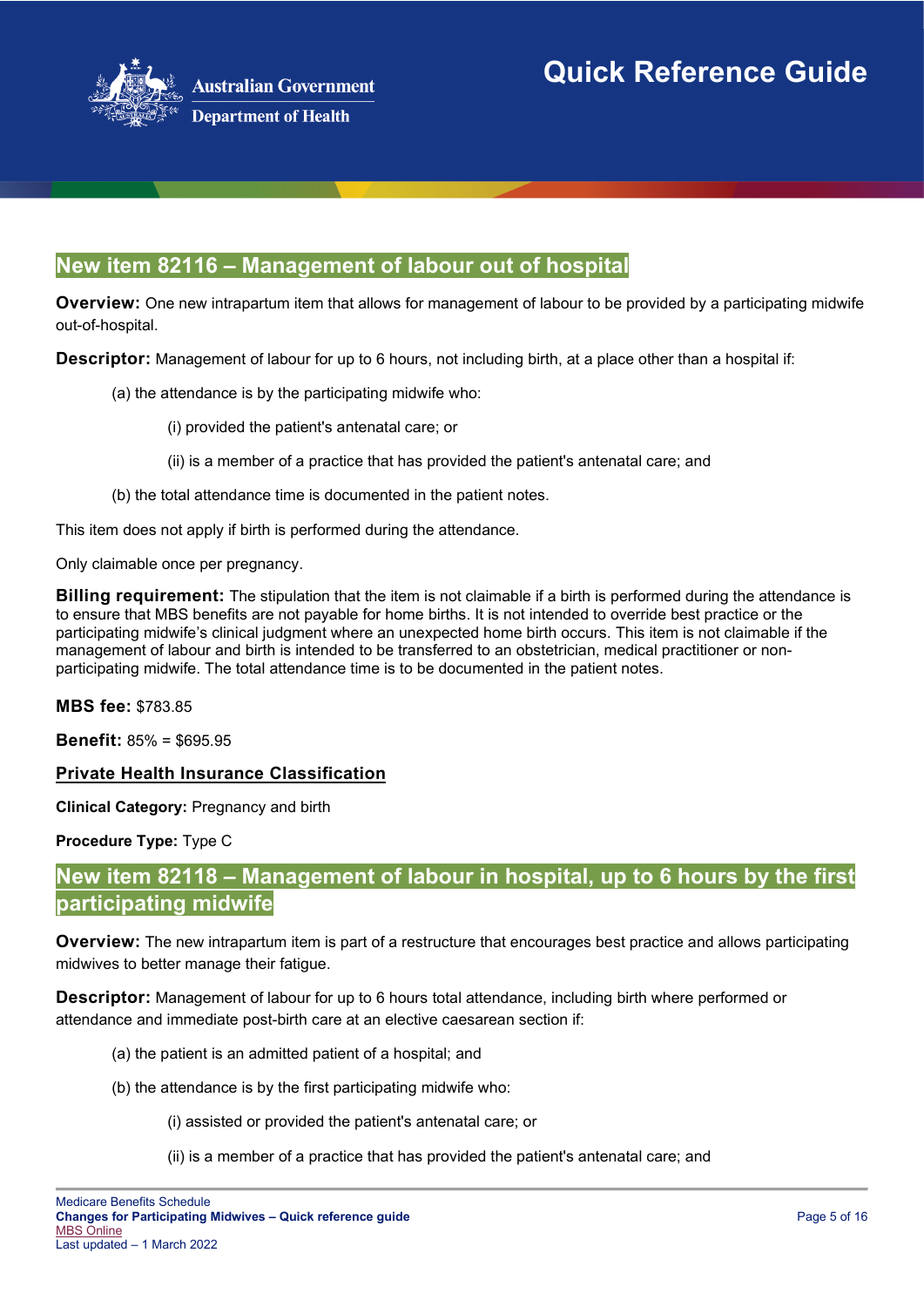

(c) the total attendance time is documented in the patient notes.

(Includes all hospital attendances related to the labour by the first participating midwife)

Only claimable once per pregnancy.

Not being a service associated with a service to which item 82120 applies (H)

**Billing requirement:** See billing [requirement section](#page-1-0)

**MBS fee:** \$783.85

**Benefit:** 75% = \$587.90

**Private Health Insurance Classification**

**Clinical Category:** Pregnancy and birth

**Procedure Type:** Type A Obstetric

# **Amended item 82120 – Management of labour in hospital, between 6 and 12 hours by the first participating midwife**

**Overview:** The amendments to the intrapartum items are a part of a restructure that encourages best practice and allows participating midwives to better manage their fatigue.

**Descriptor:** Management of labour between 6 and 12 hours total attendance, including birth where performed, if:

- (a) the patient is an admitted patient of a hospital; and
- (b) the attendance is by the first participating midwife who:

(i) assisted or provided the patient's antenatal care; or

- (ii) is a member of a practice that provided the patient's antenatal care; and
- (c) the total attendance time is documented in the patient notes.

(Includes all hospital attendances related to the labour by the first participating midwife)

Only claimable once per pregnancy.

Not being a service associated with a service to which item 82118 applies.

**Billing requirement:** See billing [requirement section](#page-1-0)

**MBS fee:** \$1,567.70 (previously \$783.85)

**Benefit:** 75% = \$1,175.80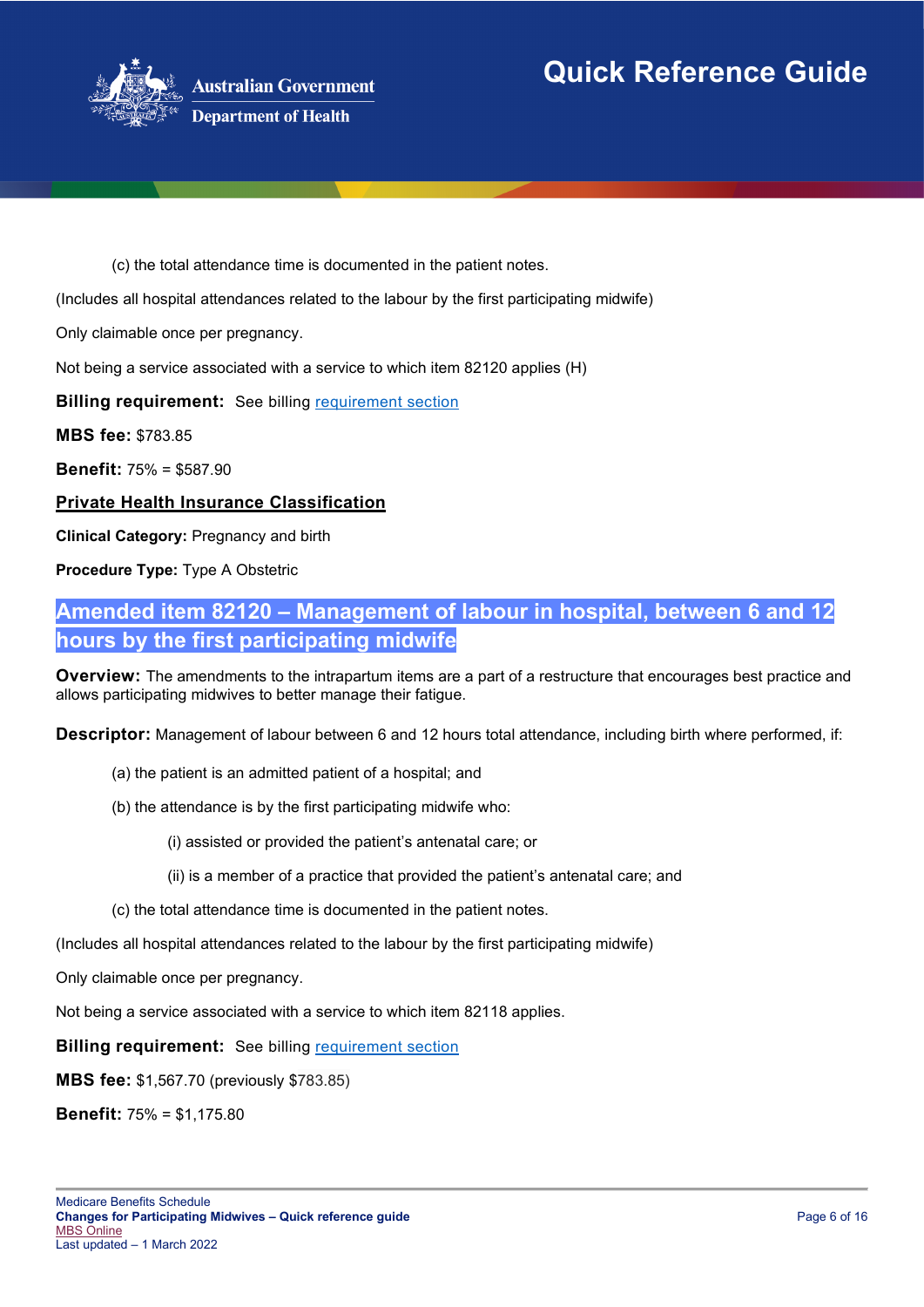

# **Private Health Insurance Classification**

**Clinical Category:** Pregnancy and birth (no change)

**Procedure Type:** Type A Obstetric (no change)

# **New item 82123 – Management of labour in hospital, for up to 6 hours by the second participating midwife**

**Overview:** The new intrapartum item is part of a restructure that encourages best practice and allows participating midwives to better manage their fatigue.

**Descriptor:** Management of labour for up to 6 hours total attendance, including birth where performed if:

- (a) the patient is an admitted patient of a hospital; and
- (b) the attendance is by the second participating midwife who either:
	- (i) assisted or provided the patient's antenatal care; or
	- (ii) is a member of a practice that has provided the patient's antenatal care; and
- (c) the total attendance time is documented in the patient notes.

(Includes all hospital attendances related to the labour by the second participating midwife)

Only claimable once per pregnancy.

Not being a service associated with a service to which item 82125 applies.

**Billing requirement:** See billing [requirement section](#page-1-0)

**MBS fee:** \$783.85

**Benefit:** 75% = \$587.90

## **Private Health Insurance Classification**

**Clinical Category:** Pregnancy and birth

**Procedure Type:** Type A Obstetric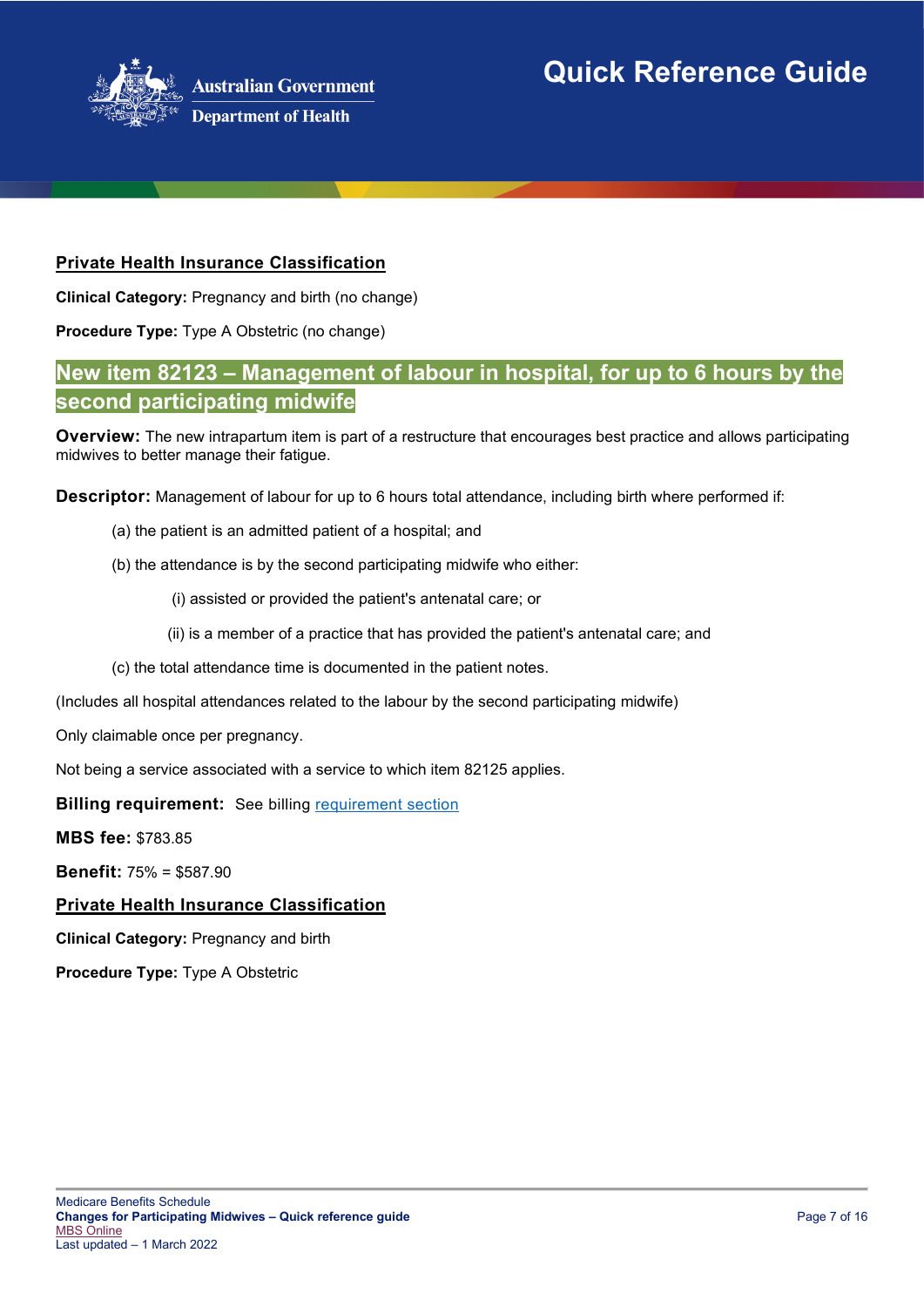

# **Amended item 82125 – Management of labour in hospital between 6 and 12 hours by the second participating midwife**

**Overview:** The amendments to the intrapartum items are a part of a restructure that encourages best practice and allows participating midwives to better manage their fatigue.

**Descriptor:** Management of labour between 6 and 12 hours total attendance, including birth where performed, if:

- (a) the patient is an admitted patient of a hospital; and
- (b) the attendance is by the second participating midwife who either:
	- (i) assisted or provided the patient's antenatal care; or
	- (ii) is a member of a practice that provided the patient's antenatal care; and
- (c) the total attendance time is documented in the patient notes.

(Includes all hospital attendances related to the labour by the second participating midwife)

Only claimable once per pregnancy.

Not being a service associated with a service to which item 82123 or 82127 applies (H).

**Billing requirement:** See billing [requirement section](#page-1-0)

**MBS fee:** \$1,567.70 (previously \$783.85)

**Benefit:** 75% = \$1,175.80

## **Private Health Insurance Classification**

**Clinical Category:** Pregnancy and birth (no change)

**Procedure Type:** Type A Obstetric (no change)

# **New item 82127 – Management of labour in hospital, up to 6 hours by the third participating midwife**

**Overview:** The new intrapartum item is part of a restructure that encourages best practice and allows participating midwives to better manage their fatigue.

**Descriptor:** Management of labour for up to 6 hours total attendance, including birth where performed if:

- (a) the patient is an admitted patient of a hospital; and
- (b) the attendance is by a third participating midwife who either:
	- (i) assisted or provided the patient's antenatal care; or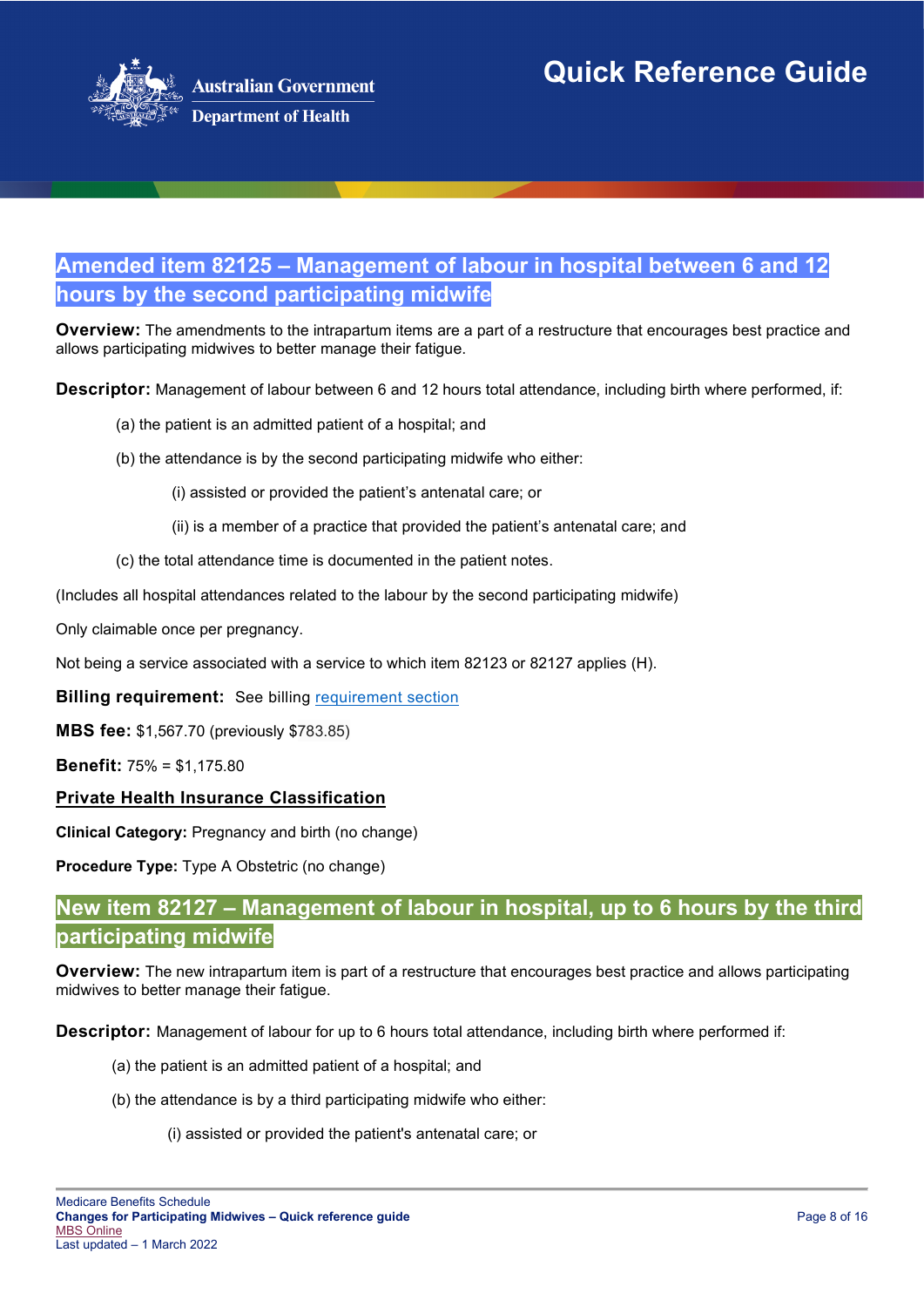

(ii) is a member of a practice that has provided the patient's antenatal care; and

(c) an attendance to which item 82123 applies has been provided by a second participating midwife who is a member of a practice that has provided the patient's antenatal care; and

(d) the total attendance time is documented in the patient notes.

(Includes all hospital attendances related to the labour by the third participating midwife)

Only claimable once per pregnancy.

Not being a service associated with a service to which item 82125 applies (H).

**Billing requirement:** See billing [requirement section](#page-1-0)

**MBS fee:** \$783.85.

**Benefit:** 75% = \$587.90

## **Private Health Insurance Classification**

**Clinical Category:** Pregnancy and birth

**Procedure Type:** Type A Obstetric

## **Amended item 82130 – Short postnatal attendance**

**Overview:** The postnatal items are being amended to reflect modern terminology.

**Descriptor:** Short postnatal professional attendance by a participating midwife, lasting up to 40 minutes, within 6 weeks after birth.

**MBS fee:** \$55.55 (no change)

**Benefit:** 75% = \$41.70 85% = \$47.25

## **Private Health Insurance Classification**

**Clinical Category:** Common list (no change)

**Procedure Type:** Type C (no change)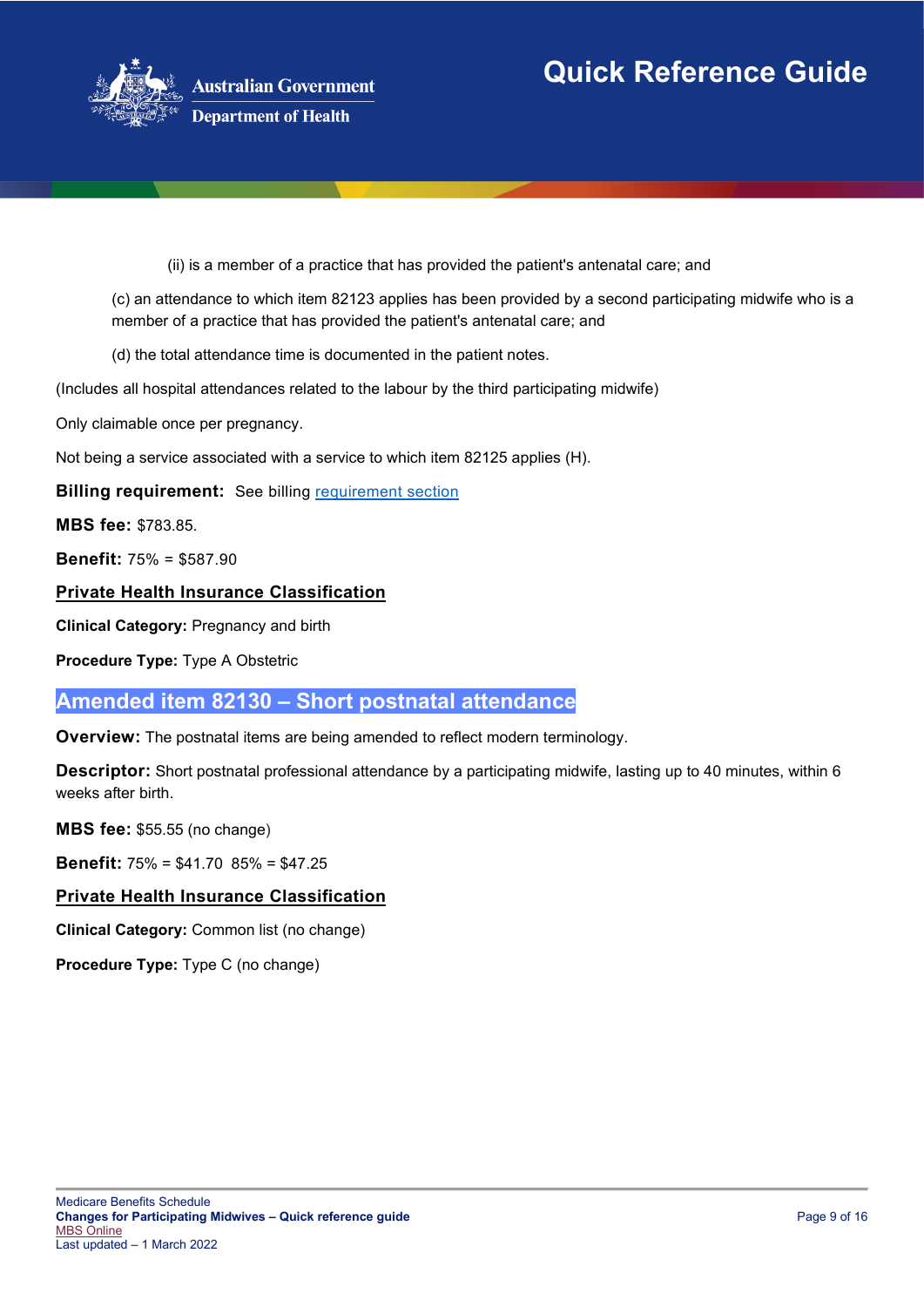

# **Amended item 82135 – Long postnatal attendance**

**Overview:** The postnatal items are being amended to reflect modern terminology.

**Descriptor:** Long postnatal professional attendance by a participating midwife, lasting at least 40 minutes, within 6 weeks after birth.

**MBS fee:** \$81.70 (no change)

**Benefit:** 75% = \$61.30 85% = \$69.45

**Private Health Insurance Classification**

**Clinical Category:** Common list (no change)

**Procedure Type:** Type C (no change)

# **Amended item 82140 – Six-week postnatal attendance**

**Overview:** The postnatal items are being amended to reflect modern terminology.

**Descriptor:** Postnatal professional attendance by a participating midwife on a patient not less than 6 weeks but not more than 7 weeks after birth of a baby, including:

(a) a comprehensive examination of patient and baby to ensure normal postnatal recovery; and

(b) referral of the patient to a general practitioner for the ongoing care of the patient and baby.

Payable once only for any pregnancy.

**MBS fee:** \$55.55 (no change)

**Benefit:** 85% = \$47.25

## **Private Health Insurance Classification**

**Clinical Category:** Common list

**Procedure Type:** Type C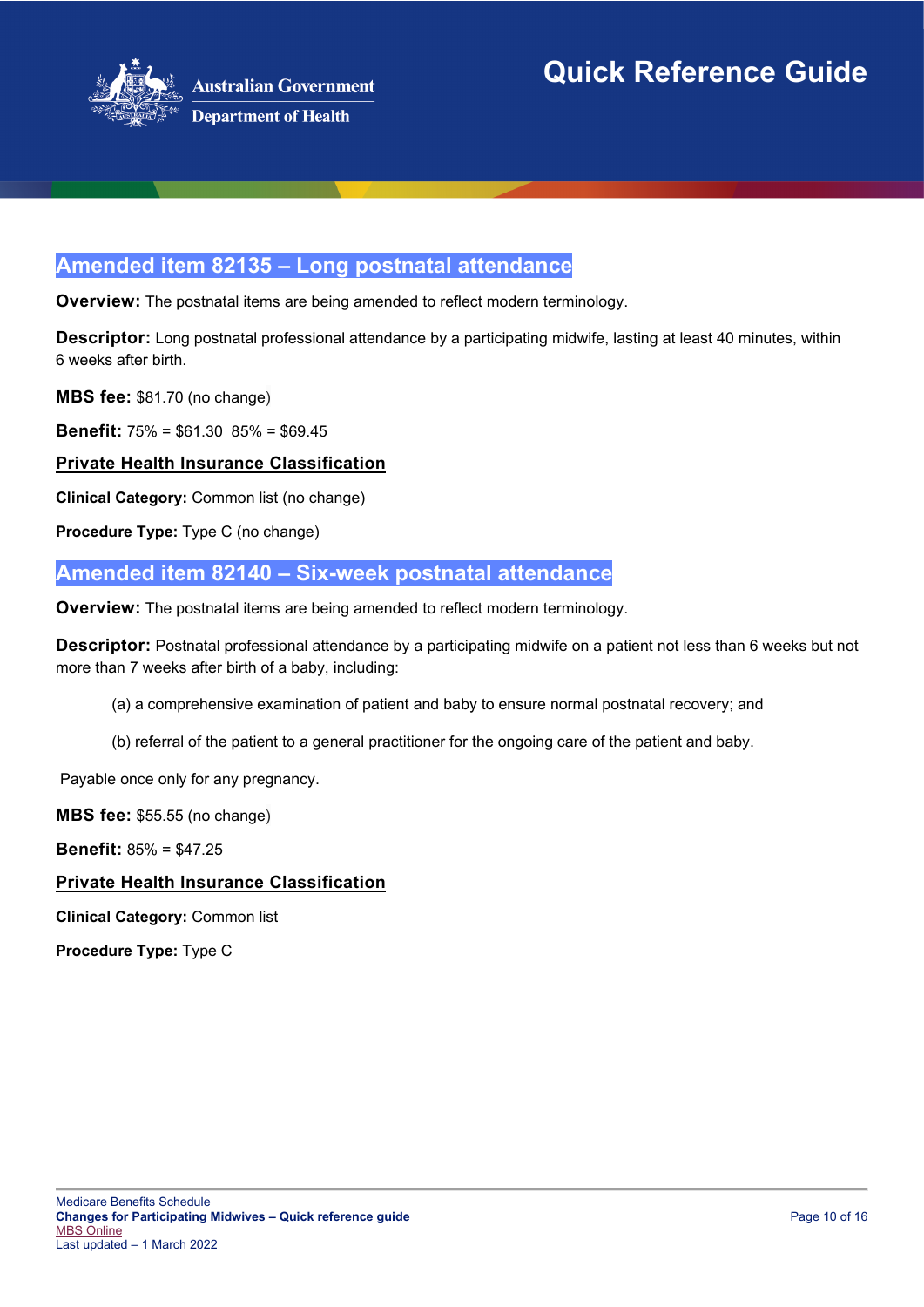

# **Amended explanatory notes MN.13.15 to MN.13.18**

# MN.13.15: Overview of the Maternity Items

## **Face to Face Services**

Antenatal, intrapartum and postnatal care provided by participating midwives are covered by MBS items 82100, 82105, 82110, 82115, 82116, 82118, 82120, 82123, 82125, 82127, 82130, 82135, 82140. These items cover 13 specific types of service that allow the participating midwife to:

- undertake an initial antenatal attendance of more than 40 minutes duration (item 82100);
- provide a short antenatal attendance of up to 40 minutes duration (item 82105);
- provide a long antenatal attendance of more than 40 minutes duration (item 82110);
- make an assessment of and prepare a maternity care plan for a patient across a pregnancy that has progressed beyond 28 weeks and there have been at least two antenatal attendances with the claiming participating midwife in the preceding six months (item 82115);
- undertake management of labour (excluding birth) out of hospital for up to 6 hours (item 82116);
- undertake management of labour (including birth where performed or attendance and immediate post-birth care at an elective caesarean section) in hospital by the first participating midwife for a total of up to 6 hours (item 82118);
- undertake management of labour (including birth where performed) by the first participating midwife for a total of 6 to 12 hours, including birth (item 82120);
- undertake management of labour (including birth where performed) in hospital by the second participating midwife for a total of up to 6 hours (item 82123);
- undertake management of labour (including birth where performed) by the second participating midwife for a total of 6 to 12 hours including birth (item 82125);
- undertake management of labour (including birth where performed) in hospital by the third participating midwife for a total of up to 6 hours (item 82127);
- provide a short postnatal attendance of up to 40 minutes duration (item 82130);
- provide long postnatal attendance of at least 40 minutes duration (item 82135); and
- provide a comprehensive postnatal check to a patient 6 weeks after the birth of the baby (item 82140).

## **Telehealth Services**

- A service may only be provided by telehealth where it is safe and clinically appropriate to do so.
- These MBS telehealth items are for out-of-hospital patients.
- Providers are expected to obtain informed financial consent from patients prior to providing the service including providing details regarding their fees and any out-of-pocket costs.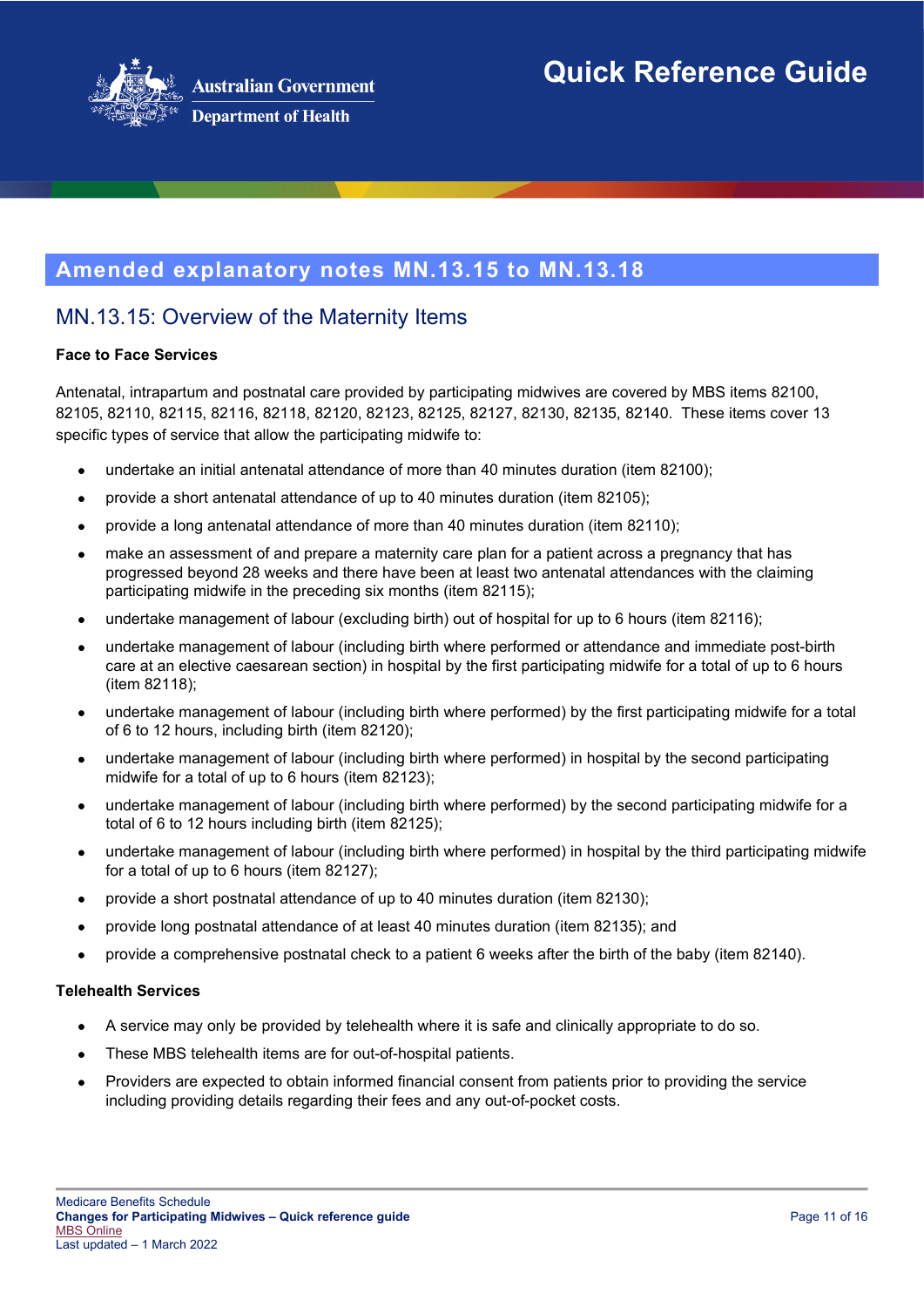

The participating midwife telehealth items are:

| <b>Service</b>                                        | <b>Telehealth items via</b><br>video-conference | Telephone items for when video-<br>conferencing is not available |
|-------------------------------------------------------|-------------------------------------------------|------------------------------------------------------------------|
| Short antenatal attendance lasting up to 40 minutes   | 91211                                           | 91218                                                            |
| Long antenatal attendance lasting at least 40 minutes | 91212                                           | 91219                                                            |
| Short postnatal attendance lasting up to 40 minutes   | 91214                                           | 91221                                                            |
| Long postnatal attendance lasting at least 40 minutes | 91215                                           | 91222                                                            |

# MN.13.16: Maternity Services Attracting Medicare Rebates

## **Maternity Services Attracting Medicare Rebates**

Medicare Benefits are only payable for clinically relevant services. Clinically relevant in relation to midwifery care means a service generally accepted by the midwifery profession as necessary to the appropriate treatment of the patient's clinical condition.

Medicare benefits are only payable where the participating midwife provides care to not more than one patient on the one occasion.

#### **Antenatal Care**

#### **Eligible maternity care plan service**

MBS item 82115 is the one MBS item available for participating midwife practitioners to undertake a comprehensive assessment and prepare a written maternity care plan for a patient, who is not an admitted patient of a hospital, across a pregnancy that has progressed beyond 28 weeks. In order to claim item 82115, the participating midwife is required to have had at least two antenatal attendances (82105, 82110, 91211, 91212, 91218 or 91219) with the patient in the preceding six months; and the provider who undertakes the care plan should intend to remain the primary health care provider for the remainder of the pregnancy.

There will be a six-month transition period for the restriction on the claiming participating midwife having at least two antenatal attendances in the preceding six months. This transition period acknowledges that in the six months prior to 1 March 2022 (before this requirement was legislated), participating midwives may not have had the required two antenatal visits with the patient to claim 82115 however at the time were not aware of the upcoming requirement. The transition period will end on 1 September 2022.

For example, if 82115 is provided on 1 April 2022 and only one antenatal attendance by the same participating midwife was provided in the past 6 months, then claiming item 82115 will still be permitted. If this same scenario occurs on 2 September 2022, then the claim would not be permitted.

It is expected that the care plan would be agreed with the patient and detail such things as agreed expectation, health problems and care needs and appropriate referrals, medication and diagnostic tests.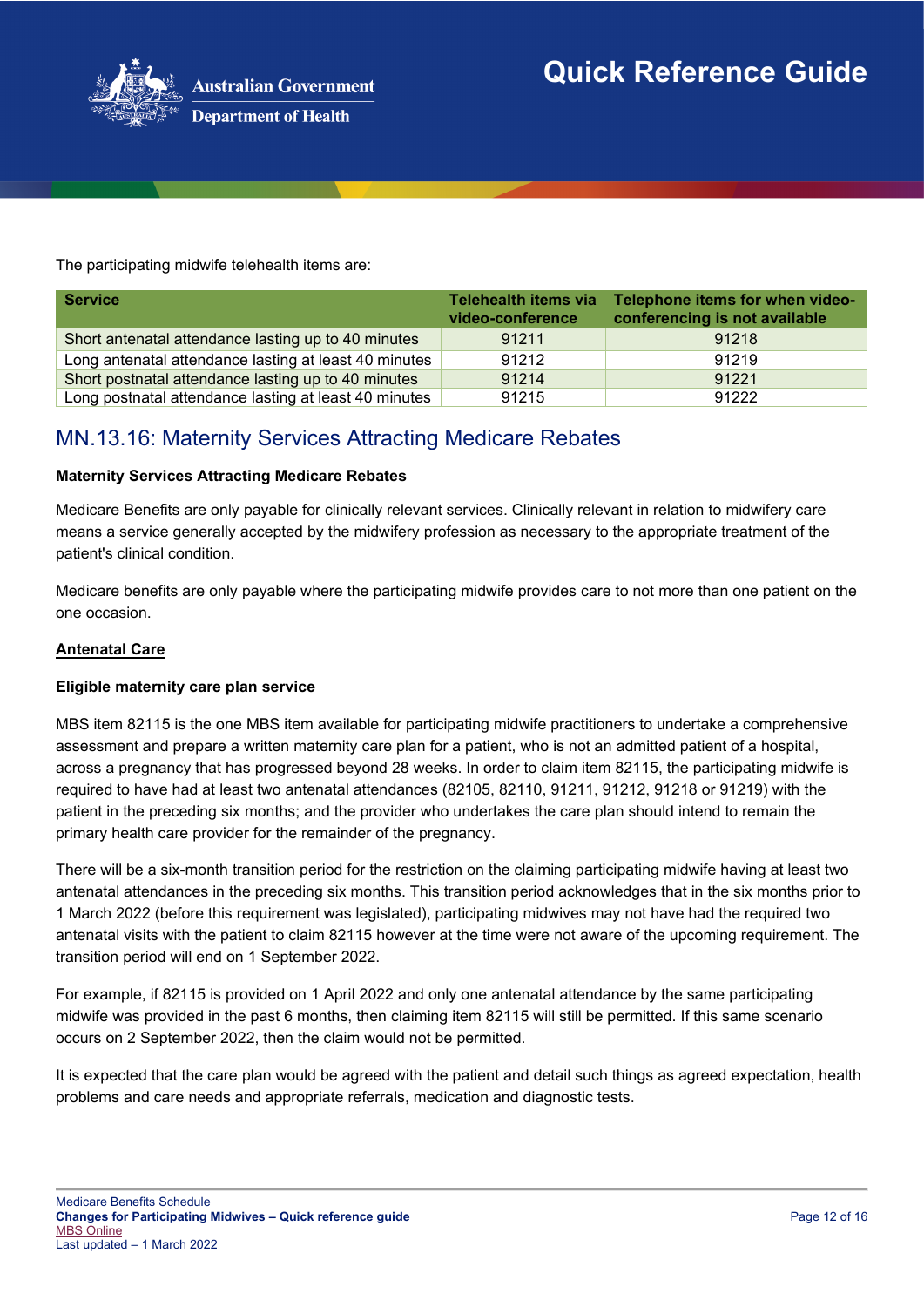

This item cannot be claimed if items 16590 or 16591 have previously been claimed during a single pregnancy, except in exceptional circumstances. An exceptional circumstance in which the creation of a new maternity care plan may be required includes a significant change in the patient's clinical condition or maternity care requirements.

For claiming purposes, the exceptional circumstance requiring another maternity care plan needs to be recorded in the patient's notes, and "exceptional circumstance" notated when submitting the claim.

Number of services: Only one (1) midwifery care plan (82115) is payable in any pregnancy.

## **Antenatal Attendances**

Medicare benefits are payable for an antenatal service where a participating midwife provides a clinically relevant service in respect of a miscarriage. Medicare benefits are not payable for an antenatal attendance associated with the labour. The labour items (82116-82127) include all associated intrapartum attendances.

Any clinically relevant indication that requires an antenatal attendance by a participating midwife on an admitted patient in hospital, but that is not associated with the labour, will attract a Medicare benefit.

Number of services: Only one (1) initial antenatal attendance under item 82100 is payable in any pregnancy. There is no limit attached to long and short antenatal attendances (82105, 82110, 91211, 91212, 91218 and 91219) by a participating midwife. However, only clinically relevant attendances should be itemised under Medicare and services provided by participating midwives will be subject to Medicare Audit and Professional Review Processes.

## **Management of labour**

The MBS includes six items for management of labour by a participating midwife:

- undertake management of labour (excluding birth) out of hospital for up to 6 hours (item 82116)
- undertake management of labour (including birth where performed or attendance and immediate post-birth care at an elective caesarean section) in hospital by the first participating midwife for a total of up to 6 hours (item 82118)
- undertake management of labour (including birth where performed) by the first participating midwife for a total of 6 to 12 hours, including birth (item 82120)
- undertake management of labour (including birth where performed) in hospital by the second participating midwife for a total of up to 6 hours (item 82123)
- undertake management of labour (including birth where performed) by the second participating midwife for a total of 6 to 12 hours including birth (item 82125)
- undertake management of labour (including birth where performed) in hospital by the third participating midwife for a total of up to 6 hours (item 82127)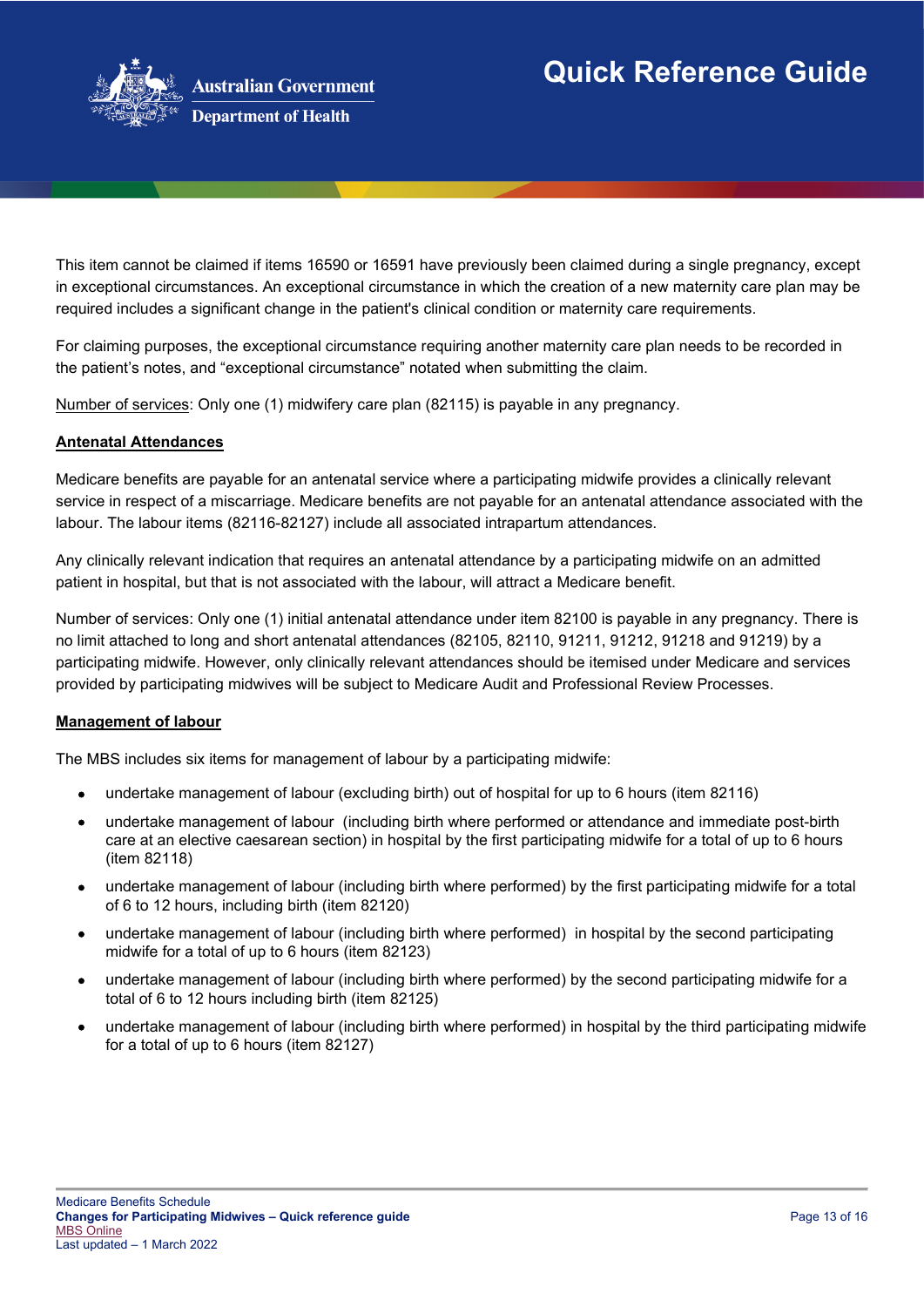

## **Management of labour out of hospital**

Item 82116 is for the management of labour out of hospital for up to six hours. This item is intended to provide benefits for patients whose births occur in hospital. This item is not intended to provide benefits for planned home births.

This item is not claimable if the management of labour and birth is intended to be transferred to an obstetrician, medical practitioner or non-participating midwife. The total attendance time is to be documented in the patient notes.

#### **Management of labour in hospital**

The intrapartum items (82118-82127) are claimable for the participating midwife's total attendance managing the patient's labour in hospital. These items are claimable from when the patient is admitted to hospital. The time taken to conduct a patient handover to another participating midwife is counted towards the total attendance. Breaks taken to manage the participating midwife's fatigue are not counted towards the total claimable time. The total attendance time for each participating midwife is to be documented in the patient notes.

#### Example One

- The first participating midwife manages the patient's labour at the patient's home for five hours and then for three hours in hospital. To manage their fatigue, the first participating midwife hands over care to a second participating midwife and takes a 10 hour break.
- The second participating midwife takes over the patient's care and manages the labour for 10 hours before handing over care to the first participating midwife to manage their own fatigue.
- The first participating midwife takes over the patient's care and manages their labour and birth for 6 hours.

In this scenario, the first participating midwife would be eligible to claim 82116 (for the five hours in attendance out of hospital) and 82120 (for the total of nine hours in hospital attendance). The second participating midwife would claim 82125 (for the total of 10 hours in hospital attendance).

#### Example Two

- The first participating midwife manages the patient's labour in hospital for two hours and as they have been at another birth just prior to this attendance, needs to take a break to manage their fatigue. They handover the patient's care to the second participating midwife before taking a 10 hour break.
- The second participating midwife takes over the patient's care and manages the labour in hospital for six hours before handing over care to the third participating midwife to manage their fatigue.
- The third participating midwife takes over the patient's care. The third midwife has already managed a different patient's labour and birth earlier that day and is able to manage this patient's labour for four hours before handing over care to the first participating midwife to manage their fatigue.
- The first participating midwife manages the labour and birth for four hours.

In this scenario, the first participating midwife would claim 82118 (for the six hours in hospital attendance). The second participating midwife would claim 82123 (for the six hours in hospital attendance) and the third participating midwife would claim 82127 (for the four hours in hospital attendance).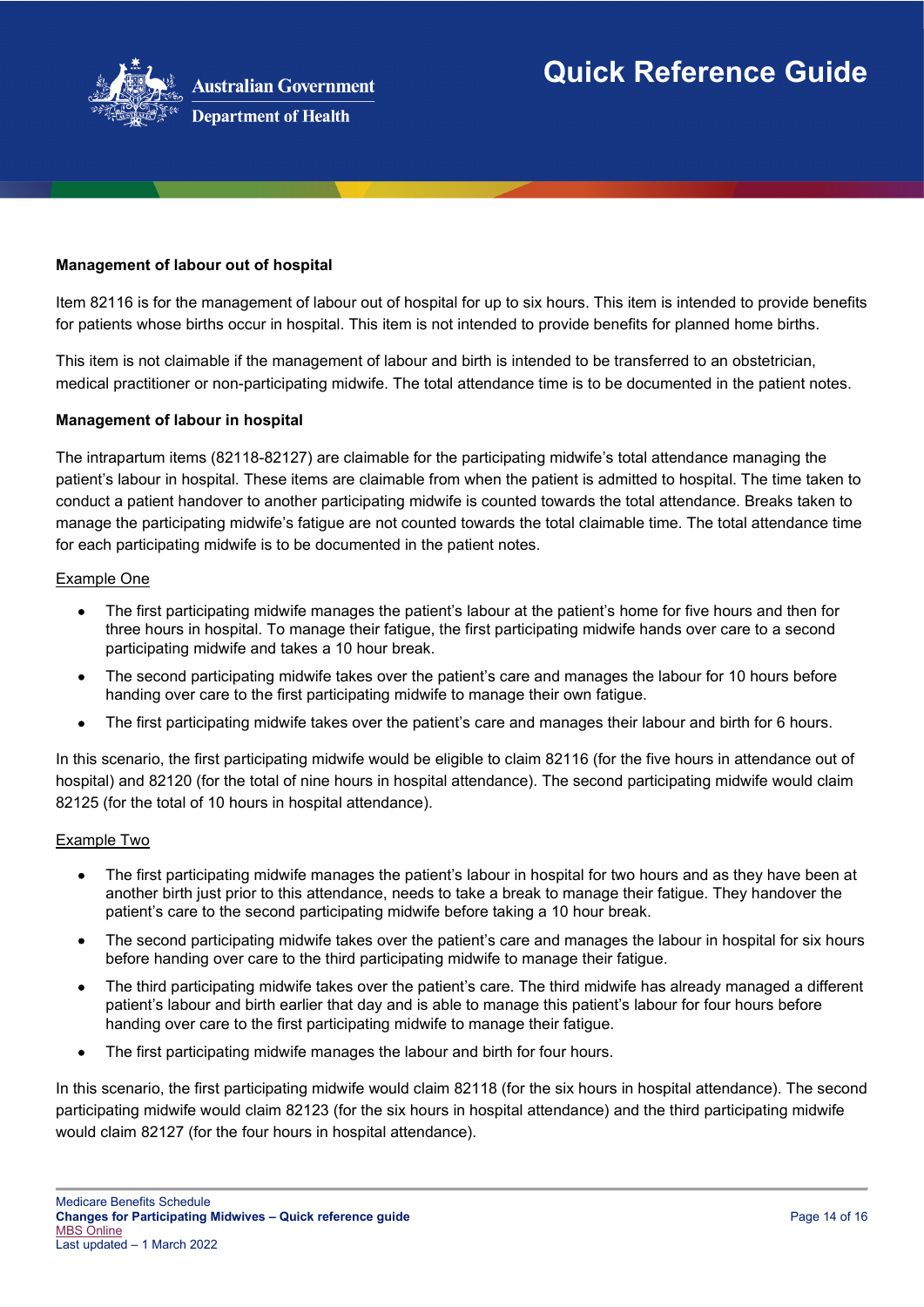

Medicare benefits are payable under items 82118-82127 whether or not the participating midwife undertakes the birth i.e. including where the patient's care is escalated to an obstetrician during labour or for the birth.

Medicare benefits are only payable where the service is provided to an admitted patient of a hospital, including a hospital birthing centre. Labour is taken to commence when the participating midwife attends a patient that is in labour and who has been admitted to the hospital for labour and birth. The time period for these items is the period for which the participating midwife is in exclusive attendance on the patient for labour, and birth where performed.

Medicare benefits are only payable for management of labour where the participating midwife undertaking the service has provided the patient's antenatal care or who is a member of a practice that provided the patient's antenatal care.

It is not intended that these items be claimed routinely by participating midwives who do not intend to undertake the birth i.e. where the participating midwife has arranged beforehand for a medical practitioner to undertake the birth. Where the participating midwife does not undertake the birth it is because:

- In order to manage the participating midwife's fatigue, care was transferred to another participating midwife for management of labour; or
- There was a clinical need to escalate care to an obstetrician or medical practitioner who provides obstetric services.

Number of services: Intrapartum items 82116-82127 can only be claimed once per pregnancy.

## **Postnatal Care**

In addition to the long and short antenatal attendance items for postnatal care in the first six weeks post birth, the MBS provides for a six-week postnatal check (82140), after which the patient would be referred back to a GP.

Number of services: Only one (1) postnatal check (82140) by a participating midwife is payable in any pregnancy.

There is no limit attached to long and short postnatal attendances (82130, 82135, 91214, 91215, 91221 and 91222) by a participating midwife. However, only clinically relevant attendances should be itemised under Medicare and services provided by participating midwives will be subject to Medicare Audit and Professional Review Processes.

# MN.13.17 Conditions Governing the Provision and Claiming of Items

## **Service length and type**

- Services under these items must be for the time period specified within the item descriptor.
- Professional attendance for MBS items 82100, 82105, 82110, 82115, 82116, 82130, 82135 and 82140 may be provided in an appropriate setting that includes but is not limited to: the patient's home, a midwifery group practice, a participating midwife practitioner's rooms or a medical practice.
- Items 91211, 91212, 91214, 91215 are telehealth items provided via video-conference and items 91218, 91219, 91221 and 91222 are telephone items provided when video-conferencing is not available.